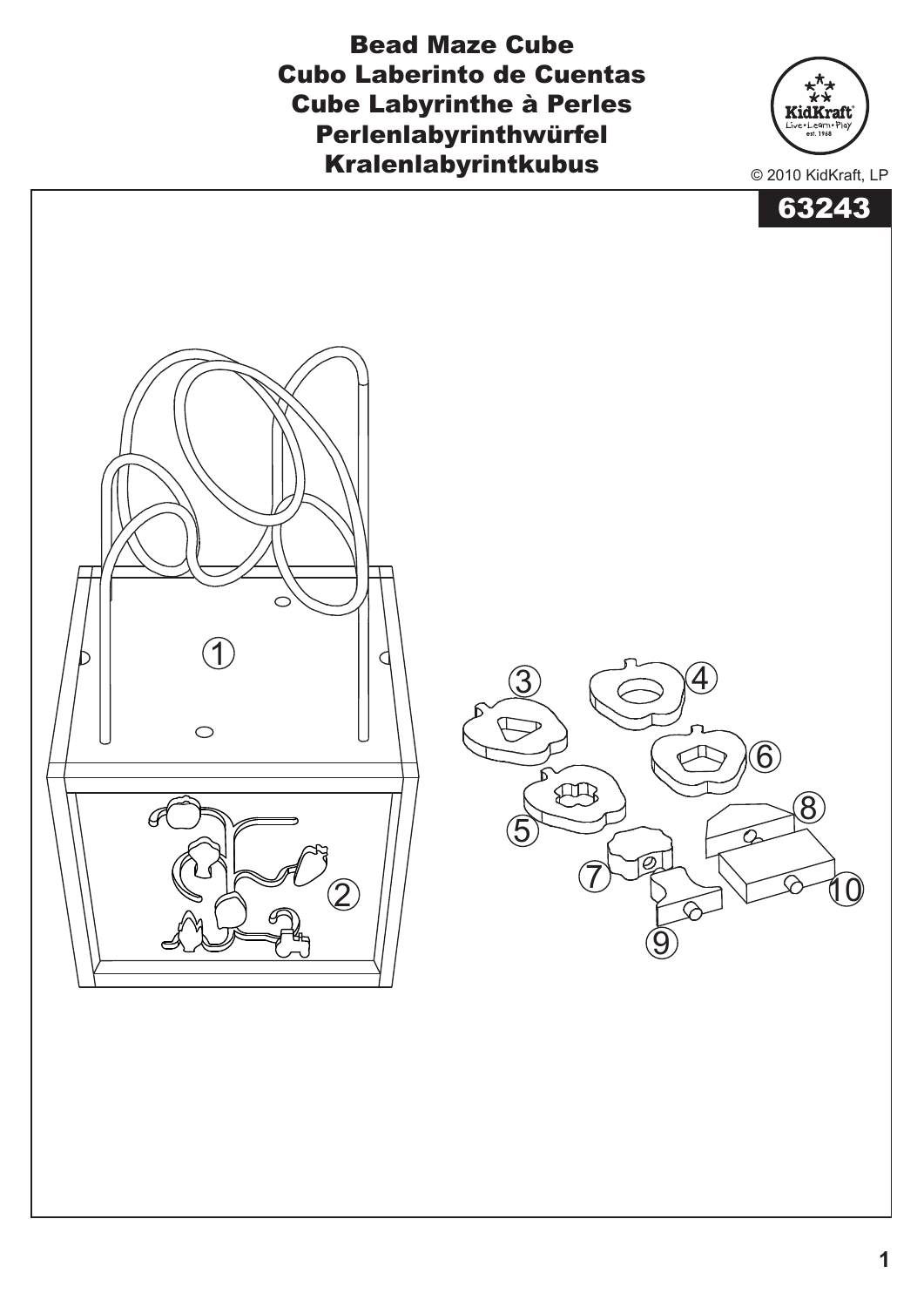| 63243                                                                                                                                                                                                                                                                                                                                                  |                                                                                                                                                                                                                                                                                                                                                        |                                                                                                                                                                                                                                                                                                                                                           |
|--------------------------------------------------------------------------------------------------------------------------------------------------------------------------------------------------------------------------------------------------------------------------------------------------------------------------------------------------------|--------------------------------------------------------------------------------------------------------------------------------------------------------------------------------------------------------------------------------------------------------------------------------------------------------------------------------------------------------|-----------------------------------------------------------------------------------------------------------------------------------------------------------------------------------------------------------------------------------------------------------------------------------------------------------------------------------------------------------|
| ጜ፞ጞ፞<br>KidKraft<br>Live + Learn + Play<br>est. 1968<br>$c\epsilon$                                                                                                                                                                                                                                                                                    | <b>B</b> Eesti keeles<br>Palun hoidke see juhend edaspidiseks kasutamiseks alles<br>Tootja / Importija Euroopa Liidus:<br>KidKraft Netherlands BV<br>Olympisch Stadion 29<br>1076DE Amsterdam<br>The Netherlands<br>Uute või asendusosade vajadusel võtke palun meiega ühendust<br>aadressil info@kidkraft.com.                                        | <b><i>O</i></b> Português<br>Por favor, guarde estas informações para consultas futuras<br>Fabricado por / Dentro da União Europeia, Importado por:<br>KidKraft Netherlands BV<br>Olympisch Stadion 29<br>1076DE Amsterdam<br>The Netherlands<br>Para obter peças adicionais ou peças para substituição, contacte-nos<br>pelo endereço info@kidkraft.com. |
| +31 (0)20 305 8620<br>www.kidkraft.com<br><b>B</b> English<br>Bead Maze Cube<br>Please retain this information for future reference.<br>Manufactured by / Within European Union, Imported By:<br>KidKraft Netherlands BV<br>Olympisch Stadion 29<br>1076DE Amsterdam<br>The Netherlands                                                                | $\mathbf \Theta$ Suomi<br>Säilytä nämä ohjeet myöhempää tarvetta varten<br>Valmistaja / Maahantuoja Euroopan unionin sisällä:<br>KidKraft Netherlands BV<br>Olympisch Stadion 29<br>1076DE Amsterdam<br>The Netherlands<br>Jos tarvitset lisä- tai varaosia, ota meihin yhteys osoitteessa<br>info@kidkraft.com.                                       | <b>I</b> ndonesia<br>Silakan simpan informasi ini untuk referensi di masa mendatang.<br>Diproduksi oleh / Dalam Uni Eropa, Diimpor Oleh:<br>KidKraft Netherlands BV<br>Olympisch Stadion 29<br>1076DE Amsterdam<br>The Netherlands<br>Untuk setiap bagian yang ditambah atau diganti, silahkan hubungi<br>kami di info@kidkraft.com                       |
| For any additional or replacement parts please contact us at<br>info@kidkraft.com<br><b>B</b> Español                                                                                                                                                                                                                                                  | <b>ID</b> Magyar<br>Kérjük, őrizze meg ezt az információt jövőbeni hivatkozás céljából<br>Gyártotta / Az Európai Unión belül, importálta:<br>KidKraft Netherlands BV                                                                                                                                                                                   | <b>B</b> Melayu<br>Sila simpan maklumat ini untuk rujukan masa depan.<br>Diperbuat oleh / Dalam Kesatuan Eropah, Diimport Oleh:<br>KidKraft Netherlands BV                                                                                                                                                                                                |
| Cubo Laberinto de Cuentas<br>Guarde esta información para consultarla en otro momento.<br>Fabricado por / Dentro de la Unión Europea, importado por:<br>KidKraft Netherlands BV<br>Olympisch Stadion 29<br>1076DE Amsterdam<br>The Netherlands<br>Para obtener cualquier parte adicional o de repuesto, contáctenos en<br>info@kidkraft.com.           | Olympisch Stadion 29<br>1076DE Amsterdam<br>The Netherlands<br>Minden további vagy pótalkatrészért kérjük lépjen kapcsolatba velünk<br>az alábbi címen: info@kidkraft.com.<br><b>The Italiano</b><br>Conservare queste informazioni per riferimento futuro<br>Prodotto da / All'interno dell'Unione Europea, Importato da:                             | Olympisch Stadion 29<br>1076DE Amsterdam<br>The Netherlands<br>Untuk mana-mana bahagian tambahan atau penggantian, sila<br>hubungi kami di info@kidkraft.com<br>עברית ⊕<br>נא לשמור על מידע זה לעיונכם בעתיד.                                                                                                                                             |
| <b>B</b> Français<br>Cube Labyrinthe à Perles<br>Veuillez conserver ces informations pour référence future.<br>Fabriqué par / Dans l'Union européenne, importé par :<br>KidKraft Netherlands BV<br>Olympisch Stadion 29<br>1076DE Amsterdam<br>The Netherlands                                                                                         | KidKraft Netherlands BV<br>Olympisch Stadion 29<br>1076DE Amsterdam<br>The Netherlands<br>Per qualsiasi parte aggiuntiva o di ricambio, contattarci all'indirizzo<br>e-mail info@kidkraft.com.<br><b><sup>1</sup></b> Polski<br>Prosimy zachować te informacje do wykorzystania w przyszłości                                                          | יוצר על ידי/<br>בתחומי האיחוד האירופי. יובא על ידי:<br>KidKraft Netherlands BV<br>Olympisch Stadion 29<br>1076DE Amsterdam<br>The Netherlands<br>לחלקי חילוף נוספים, נא ליצור עמנו קשר בכתובת:<br>info@kidkraft.com<br>한국어<br>K()<br>추후 참조를 위해 본 정보를 잘 보관해 두십시오.                                                                                          |
| Pour toute pièce supplémentaire ou pièce de rechange, veuillez<br>communiquer avec nous à info@kidkraft.com.<br><b>B</b> Deutsch<br>Perlenlabyrinthwürfel                                                                                                                                                                                              | Producent / Importer na teren Unii Europejskiej:<br>KidKraft Netherlands BV<br>Olympisch Stadion 29<br>1076DE Amsterdam<br>The Netherlands<br>Części dodatkowe lub części wymienne można zamówić kontaktując<br>się z nami pod adresem info@kidkraft.com.                                                                                              | 제조사: / 유럽연합 내 수입사:<br>KidKraft Netherlands BV<br>Olympisch Stadion 29<br>1076DE Amsterdam<br>The Netherlands<br>추가 부품 및 교체 부품 문의는 info@kidkraft.com으로 해주십시오.                                                                                                                                                                                              |
| Bitte bewahren Sie diese Informationen gut auf, damit Sie später<br>auf sie zurückgreifen können.<br>Hergestellt von / Innerhalb der EU importiert von:<br>KidKraft Netherlands BV<br>Olympisch Stadion 29<br>1076DE Amsterdam<br>The Netherlands<br>Bitte wenden Sie sich an info@kidkraft.com, wenn Sie Ersatz- oder<br>zusätzliche Teile benötigen. | <b>®</b> Română<br>Vă rugăm să păstrați aceste informații pentru viitoare referințe<br>Fabricat de către / Pe teritoriul Uniunii Europene, Importat de către:<br>KidKraft Netherlands BV<br>Olympisch Stadion 29<br>1076DE Amsterdam<br>The Netherlands<br>Pentru piese suplimentare sau de schimb, vă rugăm să ne contactați<br>la info@kidkraft.com. | <b>1</b> ภาษาไทย<br>่ กรณาเก็บขอมลันไวสำหรับการอางอิงในอนาคต<br>ี ผลิตโดย / สงออกภายในสหภาพยโรปโดย:<br>KidKraft Netherlands BV<br>Olympisch Stadion 29<br>1076DE Amsterdam<br>The Netherlands<br>สำหรับการเพิ่มหรือทดแทน์ชินส่วนใด ๆ กรณา๊ดดตอเรา็ท<br>info@kidkraft.com                                                                                  |
| <b>W</b> Nederlands                                                                                                                                                                                                                                                                                                                                    | Slovenčina                                                                                                                                                                                                                                                                                                                                             | العربية ١                                                                                                                                                                                                                                                                                                                                                 |
| Kralenlabyrintkubus<br>Deze informatie bewaren voor toekomstig gebruik.<br>Geproduceerd door / Importeur voor de Europese Unie:<br>KidKraft Netherlands BV<br>Olympisch Stadion 29<br>1076DE Amsterdam<br>The Netherlands<br>Voor bijkomende of vervangingsonderdelen neemt u contact op met<br>ons via info@kidkraft.com.                             | Prosím uschovajte si tieto informácie pre príprad potreby v budúcnosti<br>Výrobca / V rámci Európskej únie importuje:<br>KidKraft Netherlands BV<br>Olympisch Stadion 29<br>1076DE Amsterdam<br>The Netherlands<br>Ak potrebujete dodatočné alebo náhradné časti, kontaktujte nás na<br>info@kidkraft.com.                                             | يرجى الإحتفاظ بهذه المعلومات للرجوع إليها في المستقبل<br>صنع من قبل/<br>ل بود.<br>المستورد داخل الإتحاد الأوربي، مو:<br>KidKraft Netherlands BV<br>Olympisch Stadion 29<br>1076DE Amsterdam<br>The Netherlands<br>لطلب أية قطع إضافية أو لتبديل القطع يرجى الإتصال بنا على:<br>info@kidkraft.com                                                          |
| $\bullet$ Čeština<br>Uschovejte si prosím tyto informace pro budoucí potřebu<br>Výrobce / Dovozce v rámci Evropské unie:<br>KidKraft Netherlands BV<br>Olympisch Stadion 29<br>1076DE Amsterdam<br>The Netherlands<br>V případě potřeby dalších či náhradních dílů nám zašlete e-mail na<br>adresu: info@kidkraft.com.                                 | Svenska<br>Spara denna information för framtida referens<br>Tillverkad av / Importerad inom den Europeiska unionen av:<br>KidKraft Netherlands BV<br>Olympisch Stadion 29<br>1076DE Amsterdam<br>The Netherlands<br>För ytterligare delar eller reservdelar, kontakta oss på<br>info@kidkraft.com.                                                     | 4 日本語<br>この情報は、今後の参考資料として保管しておいてください。<br>製造元 / 輸入元 (欧州連合内):<br>KidKraft Netherlands BV<br>Olympisch Stadion 29<br>1076DE Amsterdam<br>The Netherlands<br>追加部品や交換部品は、info@kidkraft.comまでお問い合わせください。                                                                                                                                                        |
|                                                                                                                                                                                                                                                                                                                                                        | <b>®</b> Ελληνικά                                                                                                                                                                                                                                                                                                                                      | ❶ 简体中文                                                                                                                                                                                                                                                                                                                                                    |
| <b>B</b> Dansk<br>Opbevar disse oplysninger til fremtidig brug<br>Fremstillet af / Inden for EU importeret af:<br>KidKraft Netherlands BV<br>Olympisch Stadion 29<br>1076DE Amsterdam<br>The Netherlands<br>For yderligere dele eller udskiftning af dele bedes du kontakte os på<br>info@kidkraft.com.                                                | Παρακαλούμε κρατήστε τις πληροφορίες για μελλοντική χρήση<br>Παρασκευάζεται από / Εντός της Ευρωπαϊκής Ένωσης, Εισάγεται Από:<br>KidKraft Netherlands BV<br>Olympisch Stadion 29<br>1076DE Amsterdam<br>The Netherlands<br>Για επιπλέον κομμάτια ή για αντικατάσταση κομματιών παρακαλούμε<br>επικοινωνήστε μαζί μας στο info@kidkraft.com.            | 请保留此信息以供将来参考。<br>制造商 / 欧盟范围内, 进口商:<br>KidKraft Netherlands BV<br>Olympisch Stadion 29<br>1076DE Amsterdam<br>The Netherlands<br>如需任何附加或替换零件,请发送电子邮件至<br>info@kidkraft.com与我们联系。                                                                                                                                                                           |
|                                                                                                                                                                                                                                                                                                                                                        |                                                                                                                                                                                                                                                                                                                                                        | 2                                                                                                                                                                                                                                                                                                                                                         |